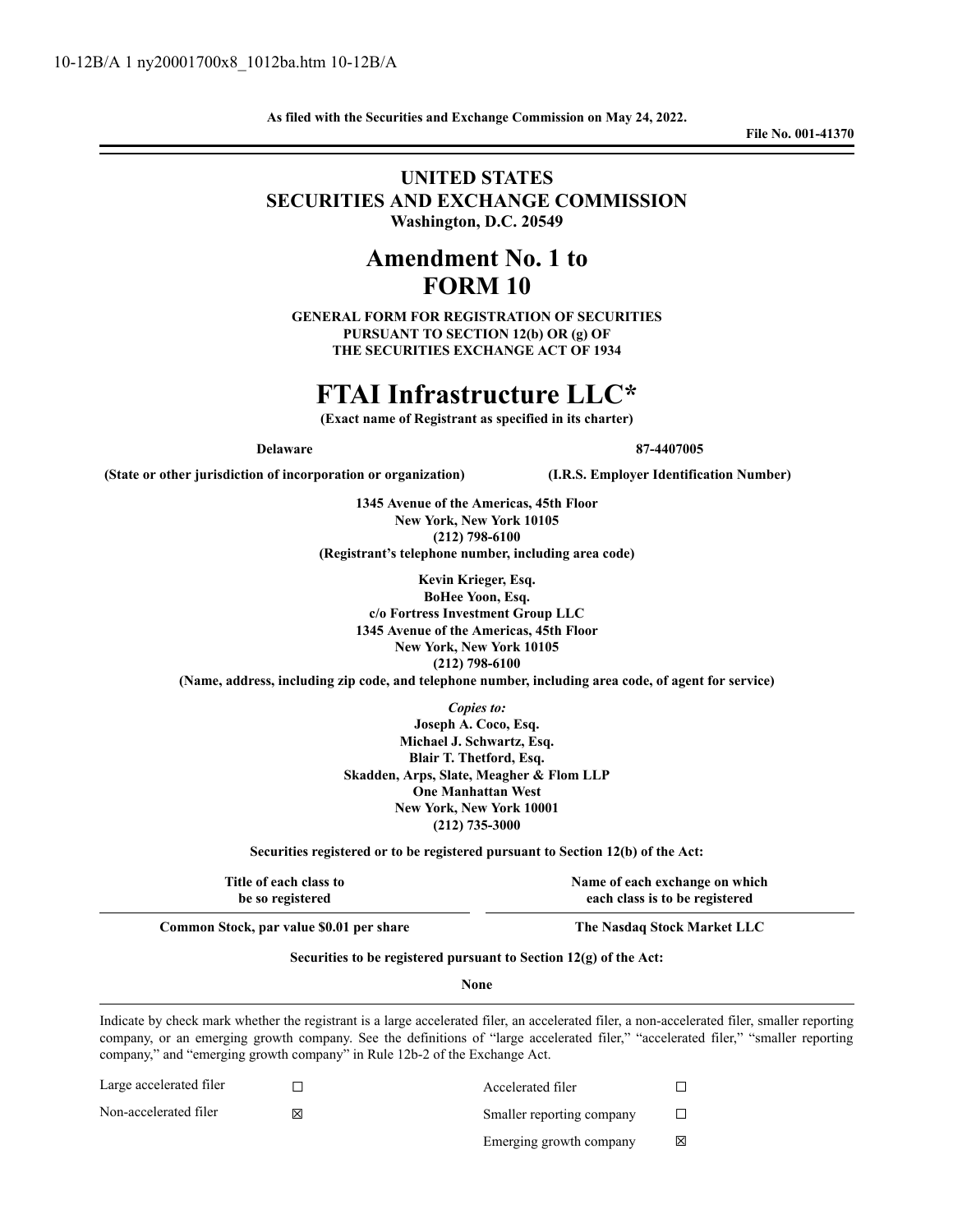If an emerging growth company, indicate by check mark if the registrant has elected not to use the extended transition period for complying with any new or revised financial accounting standards provided pursuant to Section 13(a) of the Exchange Act.  $\boxtimes$ 

<sup>\*</sup> The registrant is currently a Delaware limited liability company named FTAI Infrastructure LLC. Prior to the closing of this transaction, the registrant will be converted to a Delaware corporation and change its name to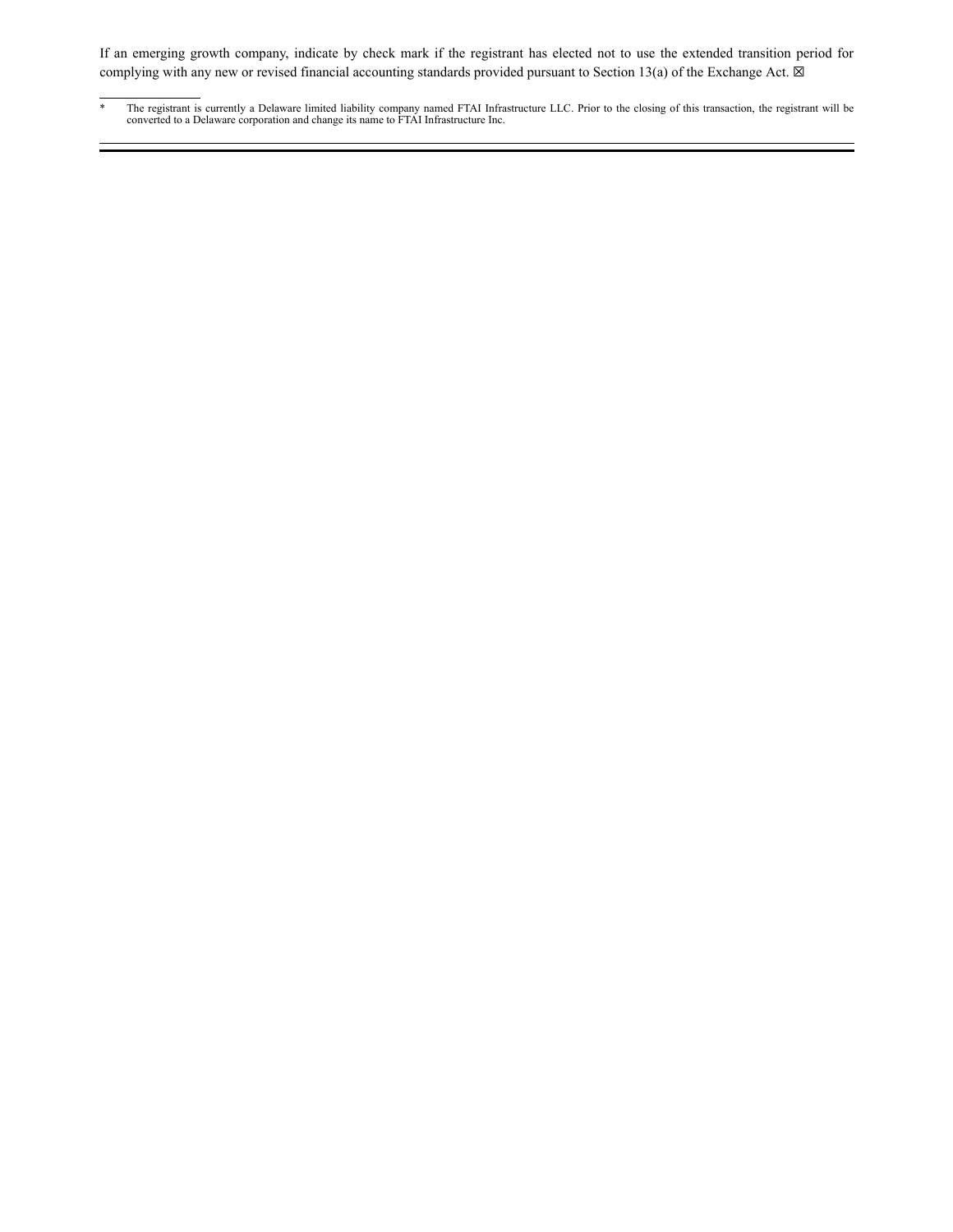#### **FTAI INFRASTRUCTURE LLC**

#### **INFORMATION REQUIRED IN REGISTRATION STATEMENT CROSS-REFERENCE SHEET BETWEEN INFORMATION STATEMENT AND ITEMS OF FORM 10**

Certain information required to be included herein is incorporated by reference to specifically identified portions of the body of the information statement filed herewith as Exhibit 99.1 (the "Information Statement"). None of the information contained in the Information Statement shall be incorporated by reference herein or deemed to be a part hereof unless such information is specifically incorporated by reference.

#### **Item 1.** *Business.*

The information required by this item is contained in the sections of the Information Statement entitled "Summary," "Risk Factors," "Special Note Regarding Forward-Looking Statements," "Management's Discussion and Analysis of Financial Condition and Results of Operations," "Business," "Certain Relationships and Related Party Transactions" and "Where You Can Find More Information." Those sections are incorporated herein by reference.

#### **Item 1A.** *Risk Factors.*

The information required by this item is contained under the sections of the Information Statement entitled "Risk Factors" and "Special Note Regarding Forward-Looking Statements." Those sections are incorporated herein by reference.

#### **Item 2.** *Financial Information.*

The information required by this item is contained under the sections of the Information Statement entitled "Unaudited Pro Forma Combined Consolidated Financial Information" and "Management's Discussion and Analysis of Financial Condition and Results of Operations." Those sections are incorporated herein by reference.

#### **Item 3.** *Properties.*

The information required by this item is contained under the section of the Information Statement entitled "Business—Properties." That section is incorporated herein by reference.

#### **Item 4.** *Security Ownership of Certain Beneficial Owners and Management.*

The information required by this item is contained under the section of the Information Statement entitled "Principal Stockholders." That section is incorporated herein by reference.

#### **Item 5.** *Directors and Executive Of icers.*

The information required by this item is contained under the sections of the Information Statement entitled "Management" and "Our Manager and Management Agreement." Those sections are incorporated herein by reference.

#### **Item 6.** *Executive Compensation.*

The information required by this item is contained under the sections of the Information Statement entitled "Management—Executive Officer Compensation," "Management—FTAI Infrastructure Nonqualified Stock Option and Incentive Award Plan" and "Our Manager and Management Agreement." Those sections are incorporated herein by reference.

#### **Item 7.** *Certain Relationships and Related Transactions.*

The information required by this item is contained under the sections of the Information Statement entitled "Management," "Our Manager and Management Agreement" and "Certain Relationships and Related Party Transactions." Those sections are incorporated herein by reference.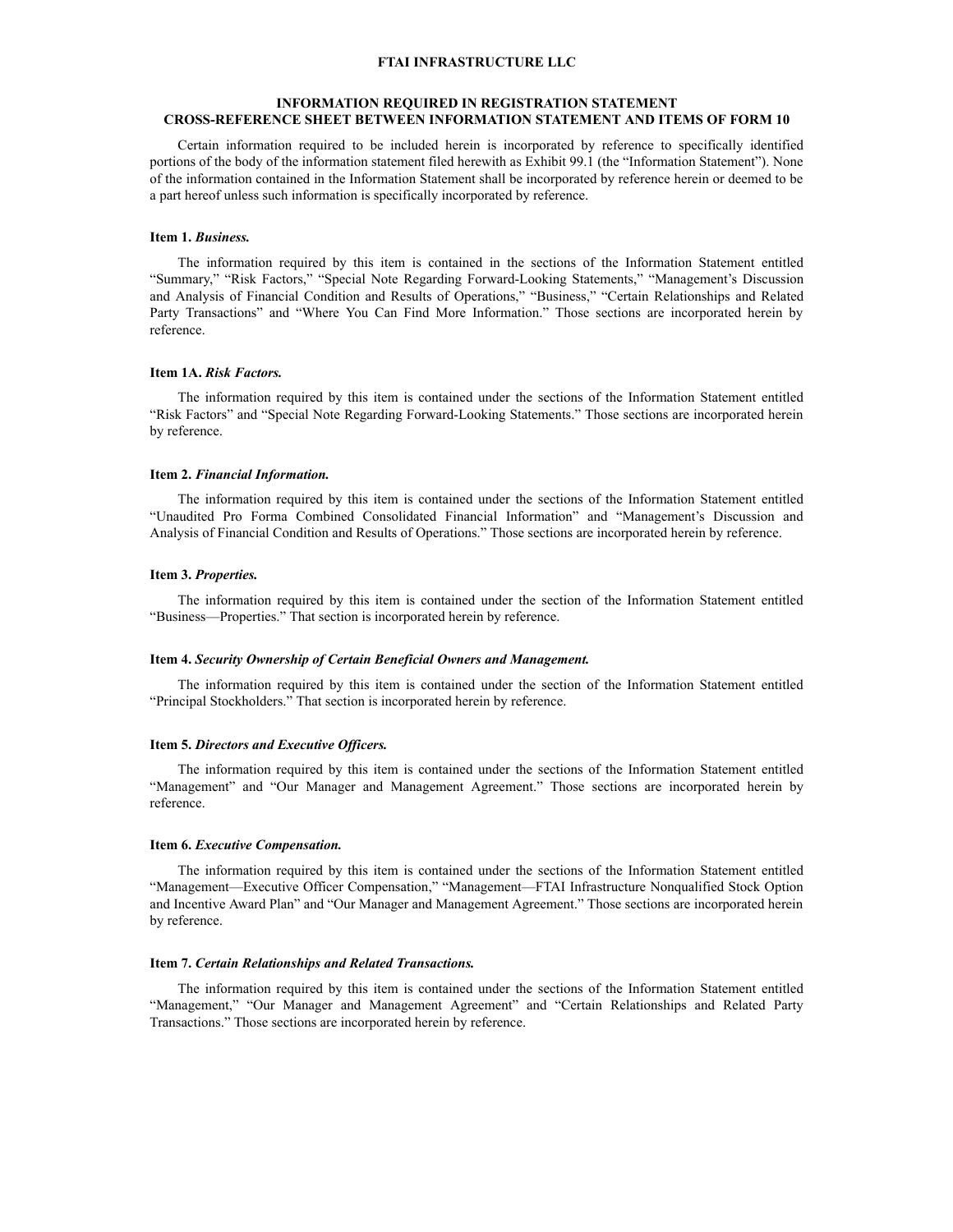#### **Item 8.** *Legal Proceedings.*

The information required by this item is contained under the section of the Information Statement entitled "Business—Legal Proceedings." That section is incorporated herein by reference.

#### **Item 9.** *Market Price of, and Dividends on, the Registrant's Common Equity and Related Stockholder Matters.*

The information required by this item is contained under the sections of the Information Statement entitled "Summary—Questions and Answers About FTAI Infrastructure and the Spin-Off," "Our Spin-off from FTAI," "Dividend Policy" and "Description of Our Capital Stock." Those sections are incorporated herein by reference.

#### **Item 10.** *Recent Sales of Unregistered Securities.*

Not applicable.

#### **Item 11.** *Description of Registrant's Securities to be Registered.*

The information required by this item is contained under the section of the Information Statement entitled "Our Spin-Off from FTAI" and "Description of Our Capital Stock." Those sections are incorporated herein by reference.

#### **Item 12.** *Indemnification of Directors and Of icers.*

The information required by this item is contained under the section of the Information Statement entitled "Description of Our Capital Stock—Limitations on Liability and Indemnification of Directors and Officers." That section is incorporated herein by reference.

#### **Item 13.** *Financial Statements and Supplementary Data.*

The information required by this item is contained under the sections of the Information Statement entitled "Unaudited Pro Forma Combined Consolidated Financial Information" and "Index to Consolidated and Combined Financial Statements" (and the financial statements and related notes referenced therein). Those sections and the financial statements and related notes referenced therein are incorporated herein by reference.

#### **Item 14.** *Changes in and Disagreements with Accountants on Accounting and Financial Disclosure.*

Not applicable.

#### **Item 15.** *Financial Statements and Exhibits.*

#### **(a) Financial Statements**

The information required by this item is contained under the sections of the Information Statement entitled "Unaudited Pro Forma Combined Consolidated Financial Information" and "Index to Consolidated and Combined Financial Statements" (and the financial statements and related notes referenced therein). Those sections and the financial statements and related notes referenced therein are incorporated herein by reference.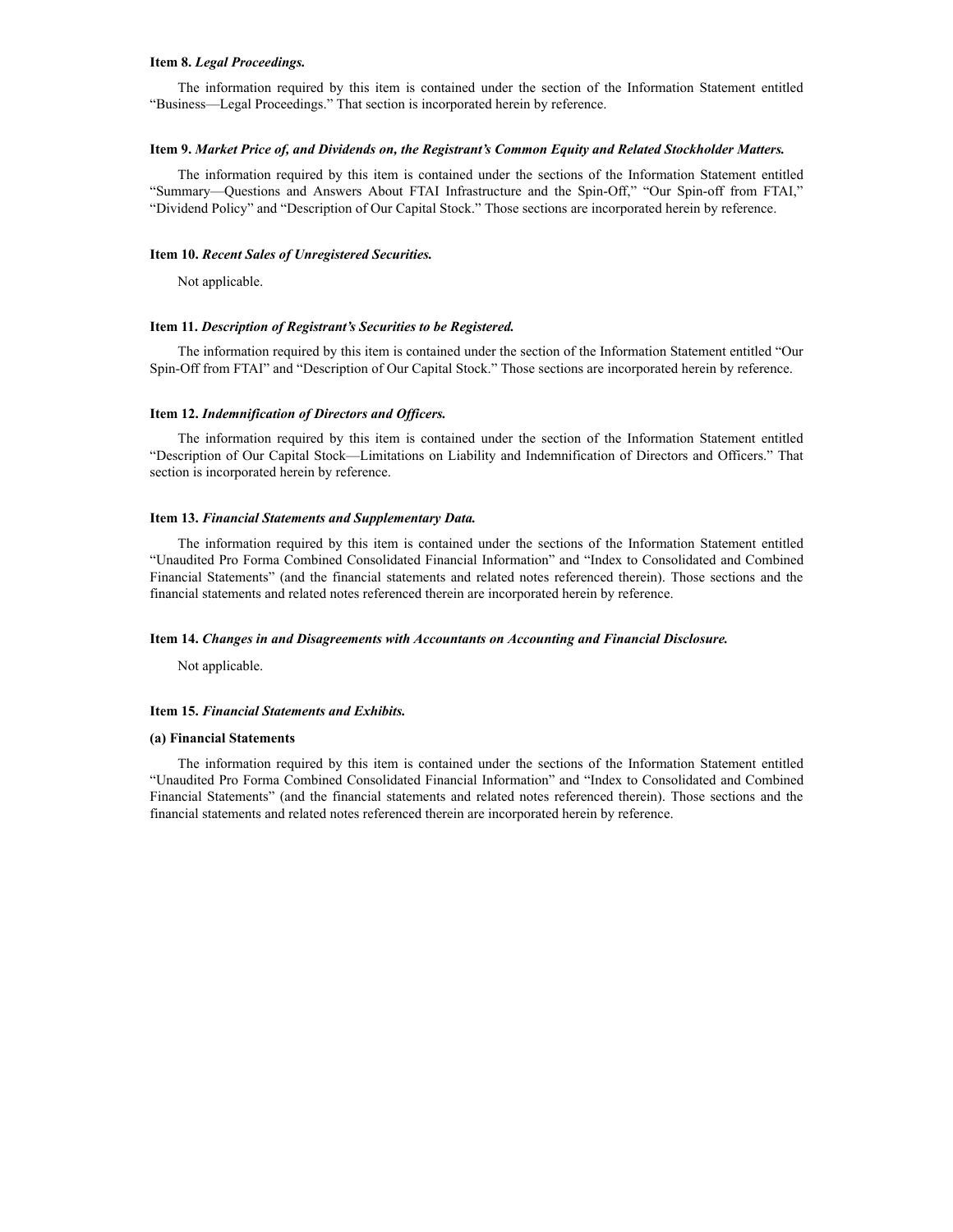## **(b) Exhibits**

### See below.

The following documents are filed as exhibits hereto:

| Exhibit<br>Number | <b>Exhibit Description</b>                                                                                                                                                                                                                                                                                                                                                                                                                                                                            |
|-------------------|-------------------------------------------------------------------------------------------------------------------------------------------------------------------------------------------------------------------------------------------------------------------------------------------------------------------------------------------------------------------------------------------------------------------------------------------------------------------------------------------------------|
| $2.1**$           | Form of Separation and Distribution Agreement between FTAI Infrastructure Inc. and Fortress<br>Transportation and Infrastructure Investors LLC.                                                                                                                                                                                                                                                                                                                                                       |
| $3.1***$          | Form of Certificate of Incorporation of FTAI Infrastructure Inc.                                                                                                                                                                                                                                                                                                                                                                                                                                      |
| $3.2**$           | Form of Bylaws of FTAI Infrastructure Inc.                                                                                                                                                                                                                                                                                                                                                                                                                                                            |
| $10.1**$          | Form of Management and Advisory Agreement between FTAI Infrastructure Inc. and FIG LLC.                                                                                                                                                                                                                                                                                                                                                                                                               |
| $10.2**$          | Form of Indemnification Agreement by and between FTAI Infrastructure Inc. and its directors and<br>officers.                                                                                                                                                                                                                                                                                                                                                                                          |
| $10.3$ **†        | Form of FTAI Infrastructure Inc. Nonqualified Stock Option and Incentive Award Plan.                                                                                                                                                                                                                                                                                                                                                                                                                  |
| $10.4***$         | Form of Award Agreement pursuant to the FTAI Infrastructure Inc. Nonqualified Stock Option and<br>Incentive Award Plan.                                                                                                                                                                                                                                                                                                                                                                               |
| $10.5***$         | Form of Director Award Agreement pursuant to the FTAI Infrastructure Inc. Nonqualified Stock Option<br>and Incentive Plan.                                                                                                                                                                                                                                                                                                                                                                            |
| $10.6***$         | Form of Registration Rights Agreement among FTAI Infrastructure Inc., FIG LLC and Fortress<br>Transportation and Infrastructure Master GP LLC.                                                                                                                                                                                                                                                                                                                                                        |
| 10.7              | Engineering, Procuring and Construction Agreement dated as of February 15, 2019, between Long Ridge<br>Energy Generation LLC and Kiewit Power Constructors Co. (incorporated by reference to Exhibit 10.17<br>of Fortress Transportation and Infrastructure Investors LLC's Quarterly Report on Form 10-Q, filed on<br>May 3, 2019).                                                                                                                                                                  |
| <u>10.8</u>       | Purchase and Sale of Power Generation Equipment and Related Services Agreement dated as of<br>February 15, 2019, between Long Ridge Energy Generation LLC and General Electric Company<br>(incorporated by reference to Exhibit 10.18 of Fortress Transportation and Infrastructure Investors LLC's<br>Quarterly Report on Form 10-Q, filed on May 3, 2019).                                                                                                                                          |
| <u>10.9</u>       | First Lien Credit Agreement dated as of February 15, 2019, among Ohio River PP Holdco LLC, Ohio<br>Gasco LLC, Long Ridge Energy Generation LLC, the lenders and issuing banks from time to time party<br>thereto, and Cortland Capital Market Services LLC, as administrative agent (incorporated by reference to<br>Exhibit 10.19 of Fortress Transportation and Infrastructure Investors LLC's Quarterly Report on Form<br>10-Q, filed on May 3, 2019).                                             |
| <u>10.10</u>      | Second Lien Credit Agreement dated as of February 15, 2019, among Ohio River PP Holdco LLC, Ohio<br>Gasco LLC, Long Ridge Energy Generation LLC, the lenders from time to time party thereto, and<br>Cortland Capital Market Services LLC, as administrative agent (incorporated by reference to Exhibit<br>10.20 of Fortress Transportation and Infrastructure Investors LLC's Quarterly Report on Form 10-Q,<br>filed on May 3, 2019).                                                              |
| 10.11             | Credit Agreement, dated as of February 11, 2020, among Jefferson 2020 Bond Borrower LLC, as the<br>borrower and Fortress Transportation and Infrastructure Investors LLC, acting through one or more<br>affiliates, as the lender (incorporated by reference to Exhibit 10.15 of Fortress Transportation and<br>Infrastructure Investors LLC's Quarterly Report on Form 10-Q, filed on May 1, 2020).                                                                                                  |
| 10.12             | Senior Loan Agreement, dated as of February 1, 2020, between Port of Beaumont Navigation District of<br>Jefferson County, Texas, as issuer and Jefferson 2020 Bond Borrower LLC, as borrower (incorporated by<br>reference to Exhibit 10.16 of Fortress Transportation and Infrastructure Investors LLC's Quarterly<br>Report on Form 10-Q, filed on May 1, 2020).                                                                                                                                    |
| 10.13             | Deed of Trust, Security Agreement, Financing Statement and Fixture Filing, dated February 1, 2020,<br>from Jefferson 2020 Bond Borrower LLC, as grantor, and Jefferson 2020 Bond Lessee LLC, as grantor,<br>to Ken N. Whitlow, as Deed of Trust Trustee for the benefit of Deutsche Bank National Trust Company,<br>as beneficiary (incorporated by reference to Exhibit 10.17 of Fortress Transportation and Infrastructure<br>Investors LLC's Quarterly Report on Form 10-Q, filed on May 1, 2020). |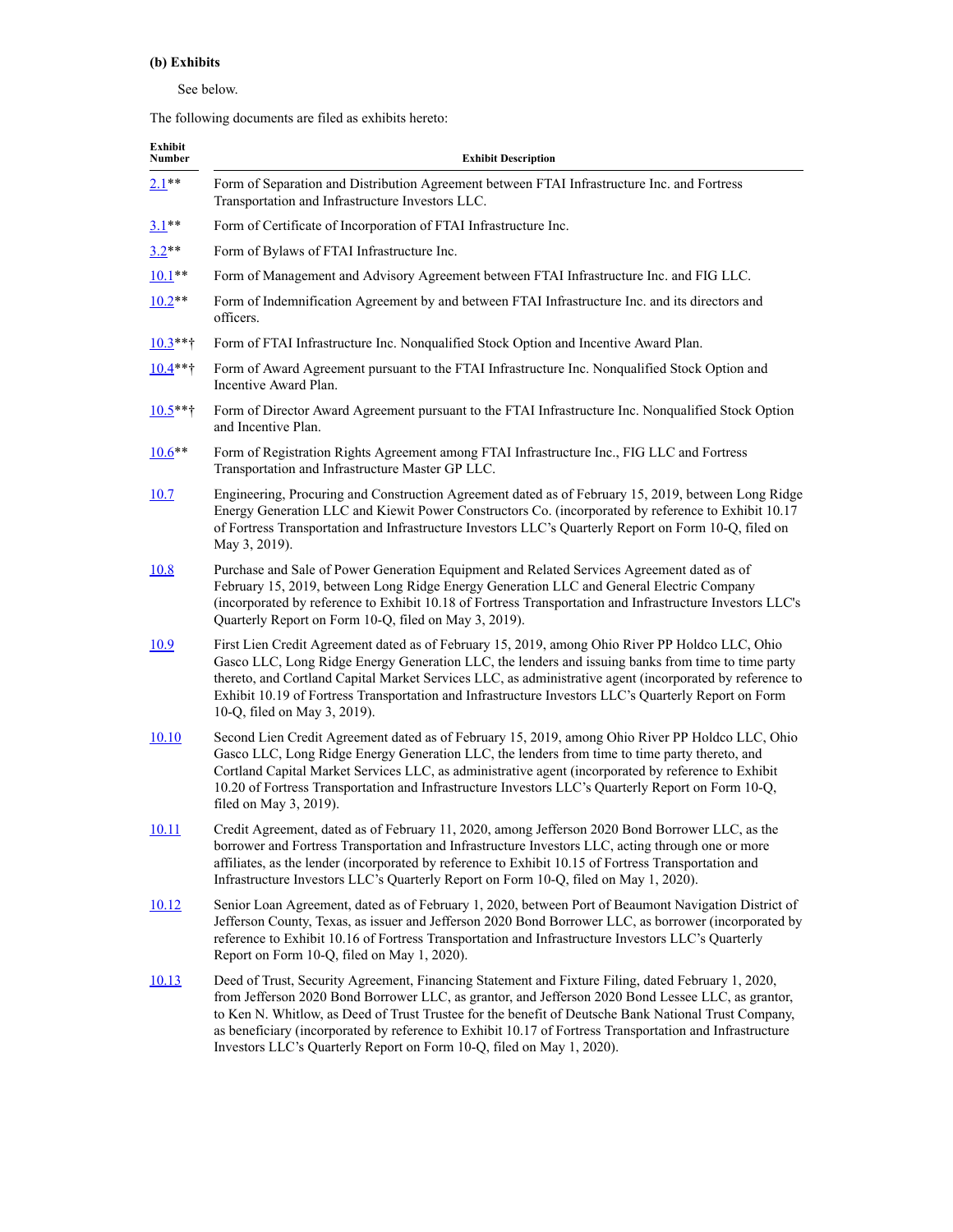| Exhibit<br><b>Number</b> | <b>Exhibit Description</b>                                                                                                                                                                                                                                                                                                                                                                                                                                                                |
|--------------------------|-------------------------------------------------------------------------------------------------------------------------------------------------------------------------------------------------------------------------------------------------------------------------------------------------------------------------------------------------------------------------------------------------------------------------------------------------------------------------------------------|
| 10.14                    | Amended and Restated Lease and Development Agreement, effective as of January 1, 2020, by and<br>between Port of Beaumont Navigation District of Jefferson County, Texas, as lessor, and Jefferson 2020<br>Bond Lessee LLC, as lessee (incorporated by reference to Exhibit 10.18 of Fortress Transportation and<br>Infrastructure Investors LLC's Quarterly Report on Form 10-Q, filed on May 1, 2020).                                                                                  |
| 10.15                    | Membership Interest Purchase Agreement, dated June 7, 2021, by and between United States Steel<br>Corporation and Percy Acquisition LLC (incorporated by reference to Exhibit 10.1 of Fortress<br>Transportation and Infrastructure Investors LLC's Current Report on Form 8-K, filed on June 8, 2021).                                                                                                                                                                                   |
| 10.16                    | Railway Services Agreement, dated July 28, 2021, by and among United States Steel Corporation,<br>Transtar, LLC, Delray Connecting Railroad Company, Fairfield Southern Company, Inc., Gary Railway<br>Company, Lake Terminal Railroad Company, Texas & Northern Railroad Company and Union Railroad<br>Company, LLC (incorporated by reference to Exhibit 10.22 of Fortress Transportation and Infrastructure<br>Investors LLC's Quarterly Report on Form 10-Q, filed on July 29, 2021). |
| $21.1***$                | List of Subsidiaries of FTAI Infrastructure Inc.                                                                                                                                                                                                                                                                                                                                                                                                                                          |
| 99.1*                    | Information Statement of FTAI Infrastructure Inc., subject to completion, dated May 24, 2022.                                                                                                                                                                                                                                                                                                                                                                                             |

<sup>\*</sup> Filed herewith.

<sup>\*\*</sup> Previously filed.

<sup>†</sup> Management contract or compensatory plan or arrangement.